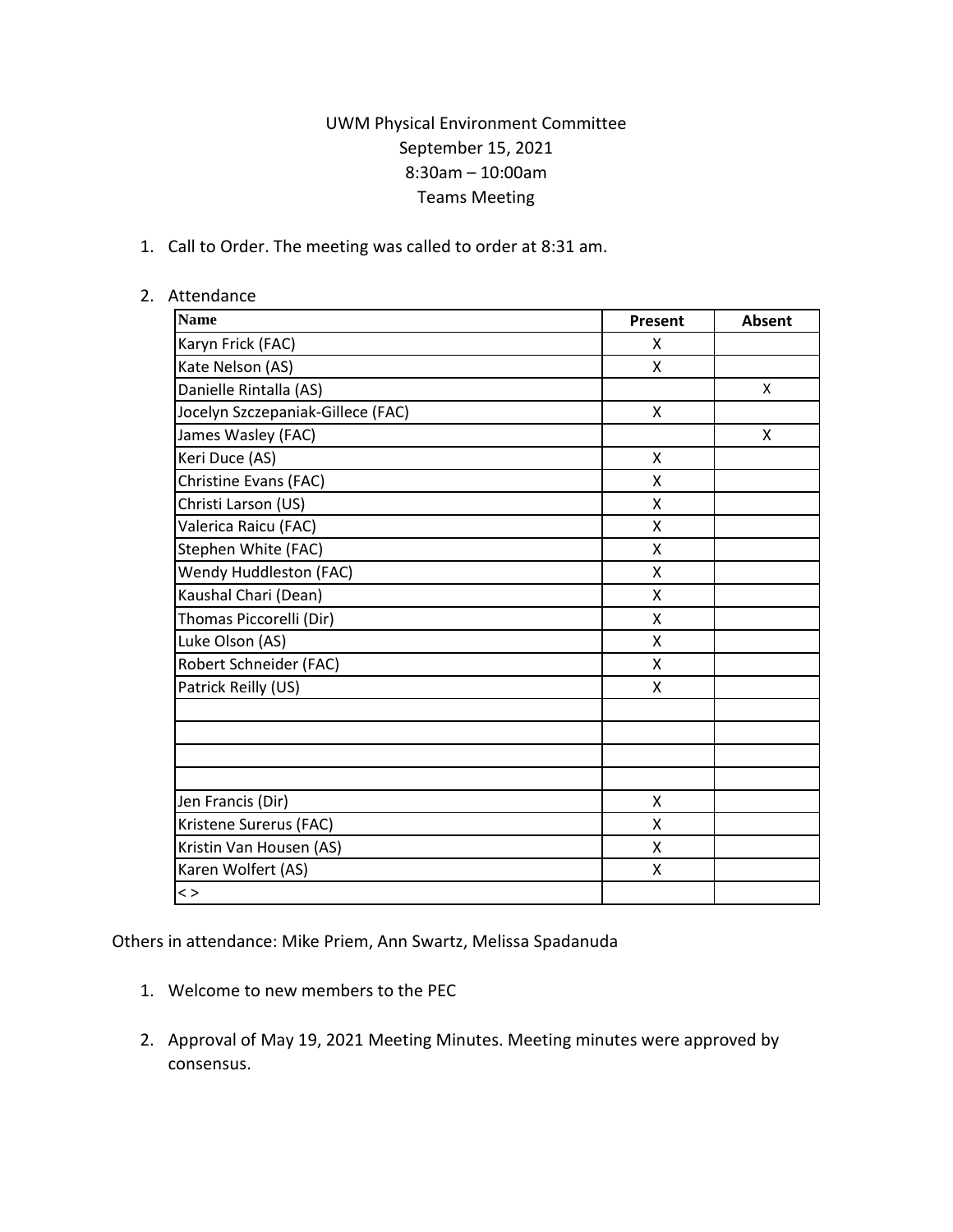- 3. Approval of meeting agenda. Agenda was approved by consensus.
- 4. Election of Committee Chair and Vice Chair.
	- a. Chair nominations
		- i. Jen Francis accepted temporary Chair duties at 8:37 a.m.
		- ii. Wendy Huddleston nominated and seconded (Wolfert/Nelson). The committee unanimously elected Huddleston as Chair for the 2021-2022 academic year.
		- iii. Huddleston returned to Chair duties at 8:39 a.m.
	- b. Vice Chair
		- i. Stephen White nominated and seconded (Wolfert/Huddleston). The committee unanimously elected White as Vice Chair of the PEC for the 2021-2022 academic year.
- 5. Establish membership of sub-committees
	- a. Campus Facility Naming subcommittee
		- i. Term ending 2024 (2 Faculty, 1 Academic Staff)
			- 1. Christine Evans (FAC; Chair)
			- 2. Jocelyn Szczepaniak-Gillece (FAC)
			- 3. Tom Piccorelli (AS)
		- ii. Term ending 2023 (2 Faculty, 1 University Staff)
			- 1. Luke Olson (AS)
			- 2. Kaushal Chari (Dean, FAC)
			- 3. Karyn Frick (FAC)
		- iii. Ex-officio (serves by virtue of office)
			- 1. Keri Duce
			- 2. Adam Schemm
			- 3. Tammy Haberman
	- b. Transportation Sub-committee
		- i. Existing members
			- 1. Joceyln Szczepaniak-Gillece
			- 2. Stephen White (Chair)
			- 3. Christine Evans
		- ii. Needed members (1 Faculty, 1 University Staff, 1 Academic Staff)
			- 1. Robert (Bob) Schneider (FAC)
			- 2. Patrick Reilly (US)
			- 3. Kate Nelson (AS)
		- iii. Ex-officio members
			- 1. Alyssa Conrardy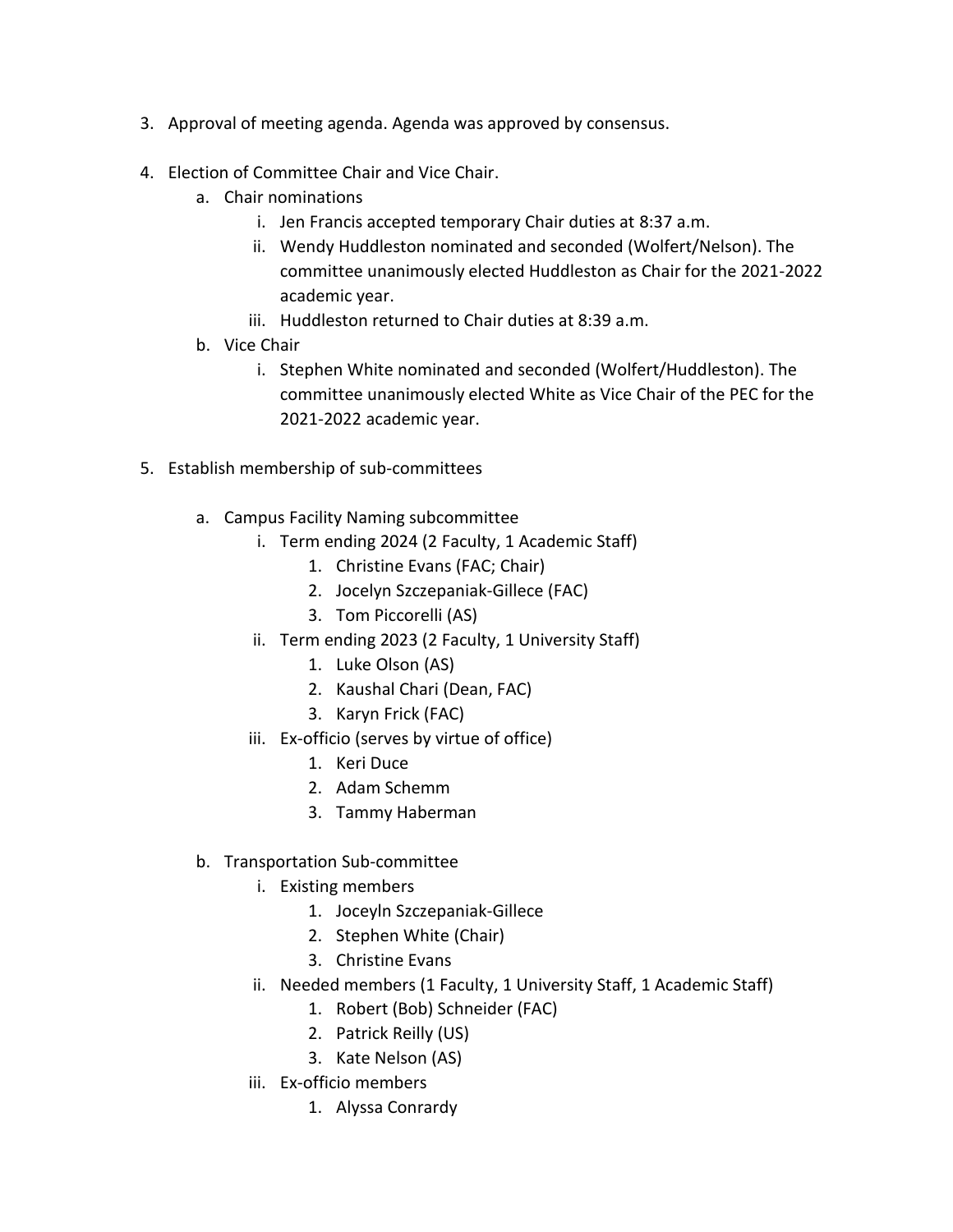- 2. Prasanna Nanda
- 3. Melissa Spadanuda
- 4. Andy Thimmesch
- 6. Old Business
	- a. Campus construction updates (NWQ, Union, Klotsche Annex, etc.; Jen Francis)
		- i. Student union renovation starting this fall through 2023 to include mechanical, circulation, lighting, cleaning the exterior, replacing the canopy, and creating a west entry off Maryland. The building will stay open throughout the year
		- ii. Klotsche annex. consists of a 16,000 square foot expansion and includes a full-size basketball court and conditioning center and video room among other amenities. Groundbreaking ceremony occurred 8/25/2021.
		- iii. NWQ renovations continue and include safety updates, repairs and remodeling, nursing sim center, student health center. Anticipate building C & D 2022 completion. New entry of building B work to be done in 2022-2023. Floors 3,4, 7,8 in building D and floor 7 in building C are the focus this year. Building A will be demolished in June 2022.
		- iv. Chemistry building will begin in January 2022 with anticipated completion in 2024.
		- v. Ongoing work on Sandberg Hall. North tower work is completed and is now occupied. West tower is the next phase in the development. This was one of two of the last projects from the 2021-2023 biennium approved in July.
		- vi. Great Lakes Research Facility dock wall renovation. Campus planning is currently researching options for replacement. One required feature is to preserve some natural habitat around the area. Anticipate hiring an architect this fall. This was the second of the last two projects to be approved in July 2021.
		- vii. FPM group currently preparing 2023-2025 capitol budget requests.
		- viii. Questions raised:
			- 1. Master campus planning last occurred in 2010. Is there a plan to update? Currently planning is occurring in quadrants. Space optimization work also contributes to the master plan.
			- 2. Renovation of student union Concerns were raised about structural integrity of the pedestrian bridge. Campus planning has looked at structural integrity in the past and has another study scheduled. It is currently safe for pedestrian traffic.
	- b. Update on Space Optimization Project (Melissa Spadanuda)